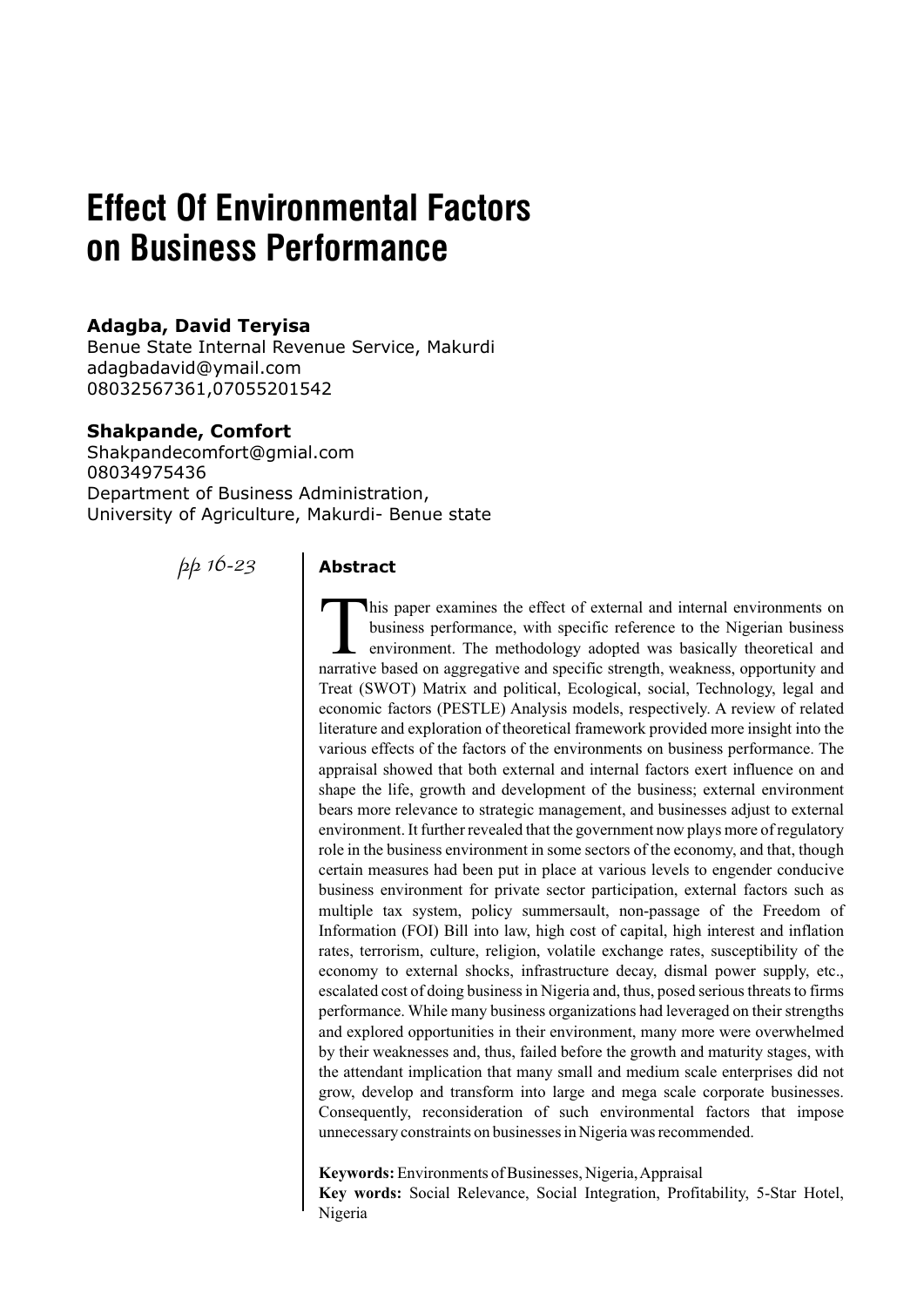#### **1. Introduction**

The modern business manager operates in more dynamic and turbulent environment. The change in the environment has been rapid and unpredictable. Economic variables have been complex both in form and impact on the practice of business in Nigeria. Consumers and clients have been showing complex behaviours both in local and international markets. The most dramatic change has been that exhibited by competitive pressures. Competitors have been applying one strategy or the other to adapt to the dynamic and unpredictable nature of the business environment.

The dynamic environment in which a business operates provides opportunities for it to grow develop and create value and wealth. It also poses some threats to the business. The primary concern is how the business affects people and natural environment as it produces and sells products necessary to satisfy customers, stakeholders and other constituents. By building key stakeholder relationships among government agencies, consumer entities, environmental groups and other constituents, a business can anticipate and manage issues and concerns that might otherwise have gone undetected until they had grown into major problems (Rainey, 2008). These entail conscientious analysis of both external and internal environment by the business.

Businesses are faced with challenges of social considerations which focus on specific issues that relate to their activities and transactions with employees, customers, shareholders, suppliers, etc. Further, social considerations include protecting the health and safety of the general population, avoiding harm to the natural environment, developing and deploying ethical standards and practices, meeting cultural and social norms, balancing interest of the business with the interests of the society, and being a proactive entity (Rainey, 2008). Political considerations are also of significant relevance as they have direct impact on the functioning and success of the business. Political and regulatory changes are usually manifestations of the social and economic conditions and issues. Equally of primary concern to the businesses, their customers and stakeholders are economic considerations which often focus on the direct effects of the exchange of goods and services, the flow of money and the relationships between the participants. Customers are either satisfied, dissatisfied or have a neutral opinion (KPN Report, 2007). Economic considerations

also cover indirect implications of economic activities such as hidden costs of transactions and the externalities borne by the society. In this regard, the most crucial economic questions often pertain to environmental-related impacts. Usually, they are some of the multifaceted negative and unintended outcomes of products, processes and operations.

The foregoing implies that the environment of a business is the pattern of all the external and internal conditions and influences that affect its life, growth and development. Consequently, since growth and development through conspicuous industry and market positions are central to mission statement and vision of a thriving business, it is onerous on the corporate strategist to keep abreast with the factors of the business environment and the evolving trends of their features over time. In nature, the environmental factors and their influences are economic, political-legal, sociocultural and technological. Since strategy formulation process incorporates futuristic tendencies in terms of business environment, business executives who simulate the process must be conversant with such factors in the environment, especially the external environment, which can potentially and significantly exert effects on their business and its future.

This paper is an attempt at appraising the external and internal environments of a typical business entity in Nigeria, with the generic objective of establishing the relative significance of the environments to business strategic management process. In the pursuit of this and other objectives, the following questions will be addressed, among others: What constitutes the external environment of a business? What are the peculiar features and driving forces? What constitutes the internal environment of a business? What are the unique features and driving forces? Which of these environments bears more relevance to strategic management process of a business entity? What specific environmental factors constrain growth and development of businesses in Nigeria? What measures are needed to enhance business activities in Nigeria?

The paper is structured into five sections. Following this introduction is section two which is conceptual clarification and literature review/theoretical framework. Section three discusses business environments and factors. Section four dwells on appraisal, pointing out the implications, of external and internal environmental factors to survival, growth and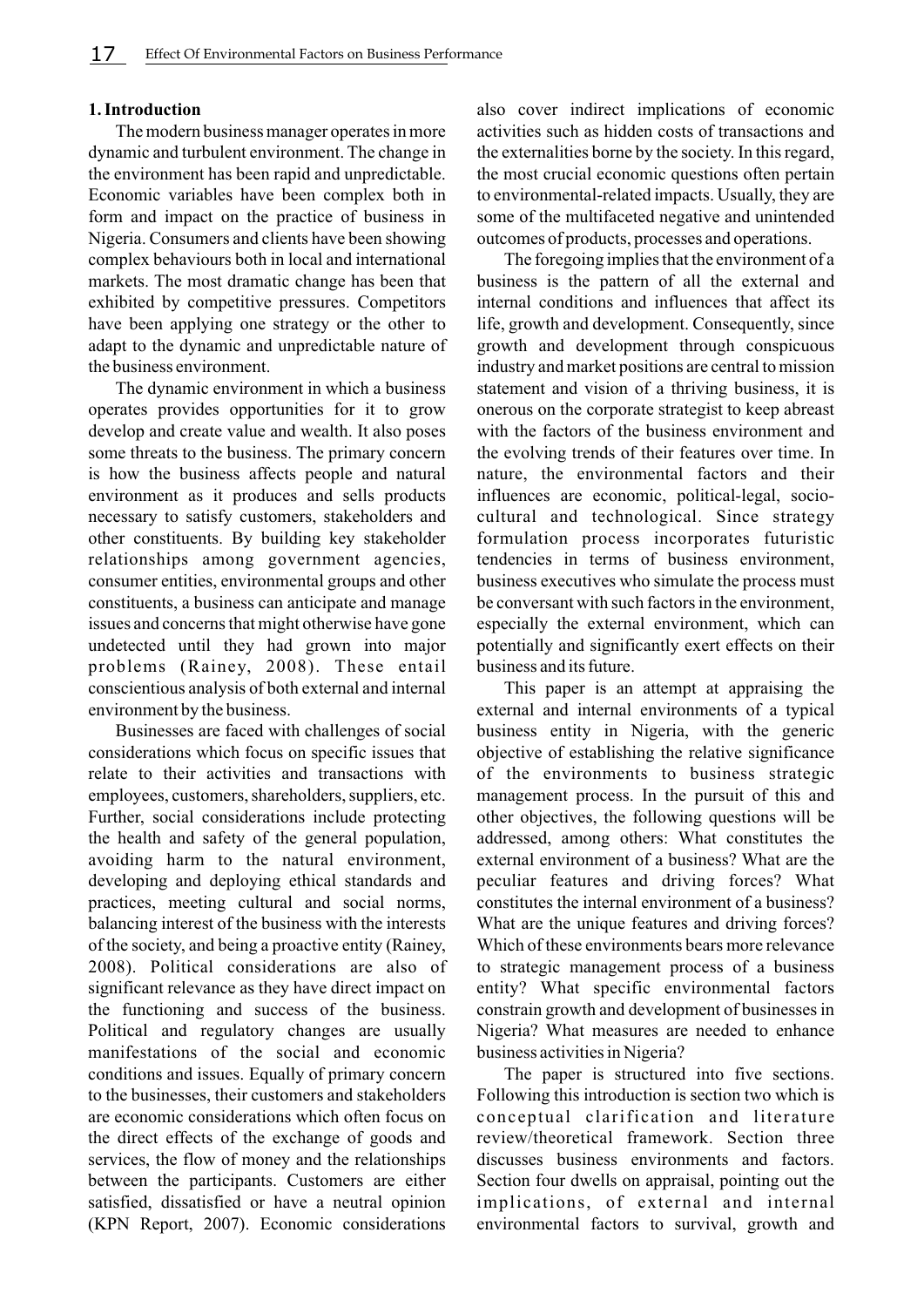development of a business in relation to its mission statement, vision and the drive for prominence in industry and market place, while section five concludes the paper and proffers appropriate recommendations.

# **2. Conceptual Clarification and Literature Review/Theoretical Framework**

The environment of a business is the aggregation of the pattern of all the external and internal conditions and influences that affect the existence, growth and development of the business. Analysis of business environment is the examination and appraisal of the opportunities and threats provided by the environment as well as the potential strengths and weaknesses the business possesses. Opportunities and threats are associated with external environment of a business while strengths and weaknesses are associated with internal environment of the business. Consequently, external analysis examines opportunities and threats that exist in the environment while internal analysis examines strengths and weaknesses within the business. Both opportunities and threats exist independently of the firm. If an issue would exist when a given business did not exist, then such an issue must be a factor in the external environment; otherwise, it is an internal environmental factor. Alternatively, an issue is an external environmental factor if it coexists with a business but the business cannot control or influence the issue. Opportunities are favorable conditions in the external environment that could produce rewards for the organization if acted upon properly. That is, they exist but must be acted on if the business is to benefit from them. Threats are conditions or barriers that may prevent the business unit from reaching its objectives.

Several studies have attempted to analyse or appraise the effects of environmental factors on various aspects of business organizations. These include Narver and Slater (1990); Jaworski and Kohli (1993); Nwokah (2008). Norzalita and Norjaya (2010), investigated the role of the external environment in the market orientationperformance linkage among SMEs in the agro-food sector in Malaysia and found that markettechnology turbulence and competitive intensity did not moderate the relationship between market orientation and business performance.

Pulendran, Speed and Widing (2000) observe that the external environment in which organizations operate is complex and constantly

changing; a significant characteristic of the external environment is competition. Organizations that recognize the presence and intensity of competition have a greater tendency to seek out information about customers for the purpose of evaluation and to use such information to their advantage (Slater and Narver, 1994). Recognition of the threat from competition drives business organizations to look to their customers for better ways to meet their needs, wants, and thereby enhances organizational performance (Bhuian, 1997). Accordingly, when competition is perceived as a threat by the organization, there is a greater tendency to adopt a market orientation (Pulendran et al.,2000). There has been a long tradition of support for the assumption that environmental factors influence the effectiveness of organizational variables (Appiah-Adu, 1998). Indeed, several studies have investigated the association between different environmental factors and established the effects of moderating influences on organizational variables (e.g., Slater and Narver,1994; Jaworski and Kohli, 1993; Greenley, 1995 and Han, Kim and Srivastava, 1998). Researchers have argued that firms should monitor their external environment when considering the development of a strong marketoriented culture (Kohli and Jaworski, 1990). To determine the influence of the external environment on business performance in transition economies, Golden et al. (1995), as cited in Appiah-Adu (2998), examined four factors: demand changes, product obsolescence, competitive pressures and product technology. These variables appear to mirror, respectively, four external factors, namely market growth - demand, market turbulence, competitive intensity and technological turbulence, which were identified as potential moderators of the market orientation–performance link by Kohli and Jaworski (1990).

In a study on the impact of external environment and self-serving motivation on physician's organizational citizenship behaviours, Ming-Chang and Tzu-Chuan (2006) found that external environment does not have significant impacts on job satisfaction, but does have significant negative effect on organizational citizenship behaviours. They also found out that self-serving motivation and job satisfaction also have positive effects on organizational citizenship behaviours, and that the meditative effect of job satisfaction is also significant. In a related study,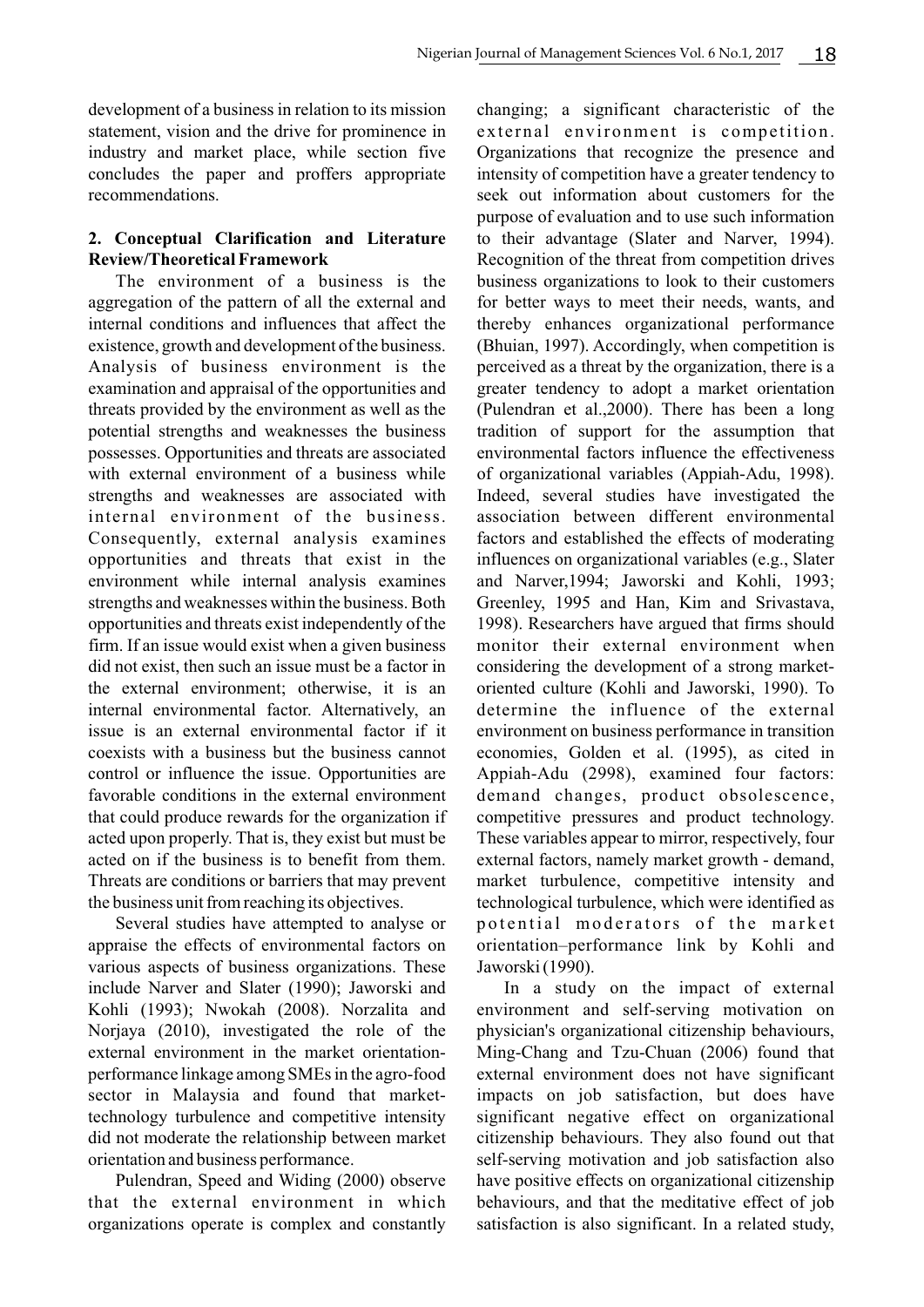Ghani, Nayan, Izaddin, Ghazali, Shafie Nayan (2010) analysed the critical internal and external factors that affect firms strategic planning in Malaysia. The internal and external factors examined in their study included strengths, weaknesses, opportunities and threats. They also analysed some dimensions that represented these variables. Their study showed that firm's strengths are related to their financial resources and the weaknesses are related to the firms' management. The study further revealed that the external factors which become opportunities to the firms are support and encouragement from the government, and that threats are the bureaucratic procedures that firms have to face in order to get plan approval and certificate of fitness. Thus, they emphasized that while firm's internal analysis is important to identify its strengths and weaknesses, its external analysis is important in order to identify current and future threats and opportunities, know its position and performance so that it can plan, compete and stay in business.

#### **3. Business Environments and Factors**

In analyzing and appraising Nigeria business environments and factors, we adapt the SWOT Matrix used by Wheelen Hungar (2010). The SWOT Matrix analysis technique combines firm's internal and external environments and their factors and, thus, helps visualize the analysis of business environment and enhance understanding of how environmental factors work together, culminating in the synthesis that when a business entity matched internal strengths to external opportunities, it creates core competencies in meeting the needs of its customers, and emphasizes that business should act to convert internal weaknesses into strengths and external threats into opportunities. However, we anchor detail analysis of external environment on PESTLE Model adapted from Wikipedia encyclopedia (www.wikipedia.org, 2010).

# **SWOT MATRIX**

| <b>INTERNAL</b> | <b>EXTERNAL</b>            |
|-----------------|----------------------------|
| Strength        | <sup>1</sup> Opportunities |
| Weakness        | Treats                     |

External Environment and its Factors (PESTLE Analysis Mode *Source: www.wikipedia.org*

# **External Environment and its Factors (PESTLE Analysis Model)**

The external environment of a business consists of a set of conditions and influences outside the business but which shape the life and continued existence of the business. These conditions and influences are outside the firm as a business unit, but which effect changes in the organization and the business entity cannot control but only adjusts to them.

The elements of the business external environment constitute the external environmental factors. Since strategy formulation is futuristic, it is pertinent for strategic managers to keep abreast with the external environmental factors and align their strategic processes with the dynamism of such external factors. The external environmental factors can be captured with the acronym PESTLE. This describes a framework of macroenvironmental factors used in the environmental

scanning component of strategic management (www.wikipedia.org). Therefore, in this paper, analysis of external environment and its factors is referred to as PESTLE Analysis Model, where:

**P**Political Factors; **E** Economic Factors; **S** Social Factors; **T**Technological Factors; **L**Legal Factors; and **E**Ecological Factors.

**Political Factors:** These entail the extent and process of government direct or indirect intervention and influence on businesses in an economy. Specifically, political factors include such areas as tax policy, labour law, environmental law, trade restrictions, tariffs, incentives, other encouragements and political stability. Political factors may also include goods and services which the government wants to provide or be provided (merit goods) and those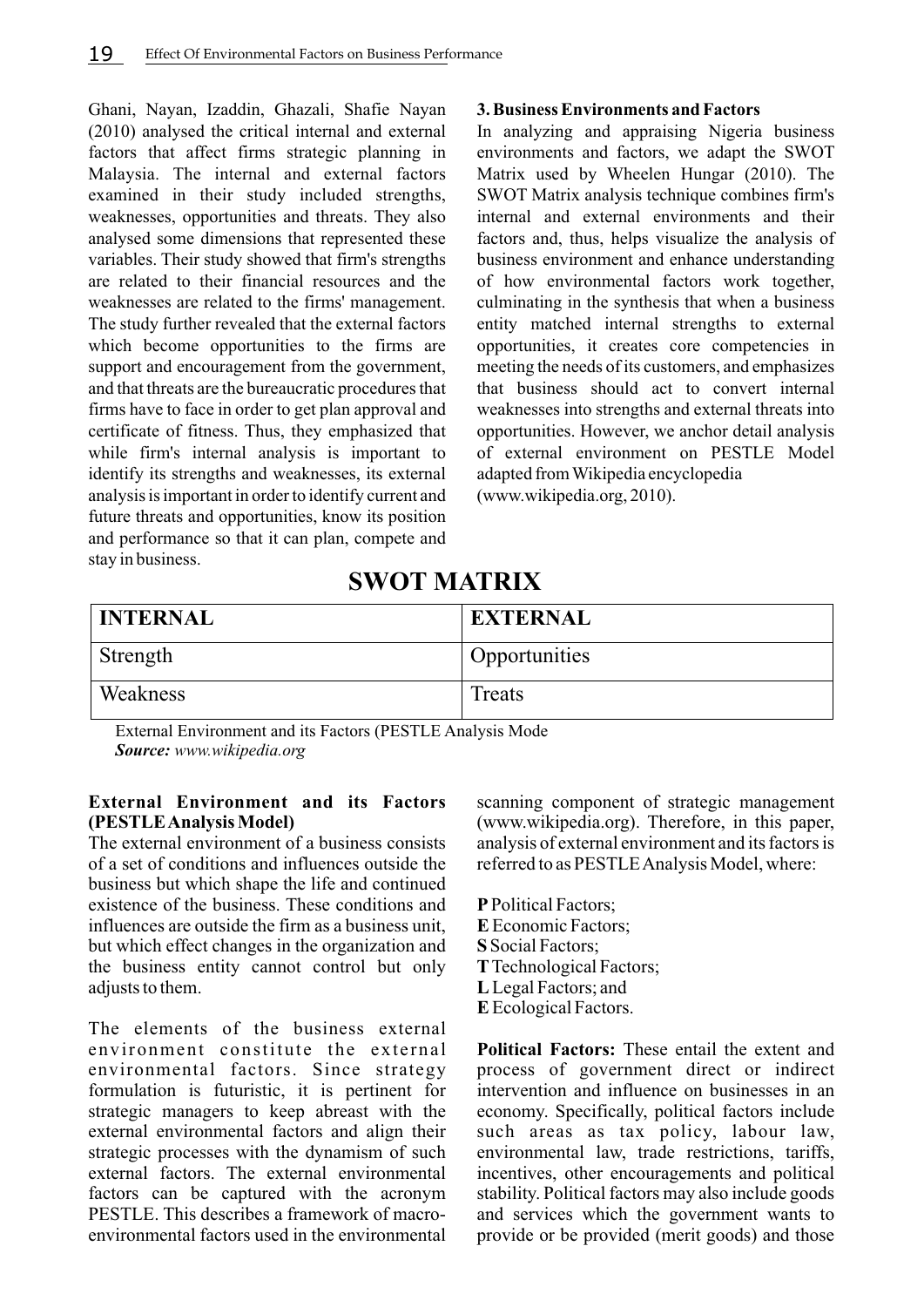that the government does not want to be provided (demerit goods or merit bads). Furthermore, governments have great influence on the health, education, and infrastructure of a nation

**Economic Factors:** These includes, exchange rate, unemployment, demand and supply trend, economic growth, lending rates, exchange rates and the inflation rate. These factors have major impacts on how businesses operate and make decisions. For example, lending rates affect a firm's cost of capital and therefore the extent to which a business grows and expands. Exchange rates affect the costs of exporting goods and the supply and price of imported goods in an economy.

**Social Factors:** These are the cultural aspects and include health consciousness, population growth rate, age distribution, career attitudes and emphasis on safety nets. Trends in social factors affect the demand for a company's products and how that company operates. For example, an aging population may imply a smaller and lesswilling workforce (thus increasing the cost of labour); government enhanced social insurance scheme may increase the demand for insurance services in a country. Furthermore, companies may change various management strategies to adapt to these social trends (such as recruiting older workers).

**Technological Factors:** This component of external environment includes technological aspects such as Research and Development (R&D) activity, automation, technology incentives and the rate of technological change. They can determine barriers to entry, minimum efficient production level and influence outsourcing decisions. Technological shifts can affect costs, quality, and stimulate further invention, innovation and competition.

**Legal Factors:** Included in this component are discrimination law, consumer law, antitrust law, environmental law which result to the establishment of (NESERA), employment and labour law, and health and safety law. These factors can affect how a company operates, its costs, and the demand for its products.

**Ec o l o g i c a l Fa c t o r s:** Th e s e i n c l u d e environmental aspects such as weather, climate, and climate change, drought; earthquake, and erosion which may affect industries like tourism, farming, and insurance. Growing awareness of the potential impacts of climate change is affecting how companies operate and the products they offer, both creating new markets and diminishing or destroying existing ones.

Internal Environment and its Factors (SWOT

Analysis Model)

The internal environment of a business consists of a set of conditions, influences and elements within the business which are directly controlled and influenced by management of the business to shape the life and continued existence of the business in the direction of attainment of organizational goals and objectives. These conditions and influences are within the firm as a business unit, and it can control them.

The elements of the business internal environment constitute the internal environmental factors. Essentially, they are the employee attitudes, new equipment, processes, strategy, work environment, etc, which are encapsulated in the strengths and weaknesses of the business. The organization has the control of these matters because they happen within the organization unlike external environmental factors. Thompson and Strickland (2001) state that "Developing strategies is one of the tasks needed to achieve unity and coherence between the firm's internal ability, sources and skills with the external factors which are related to the firm". In line with this, David (1999) submits that any strategic should match firm's strengths and weaknesses with the surrounding to identify the best effective alternative strategy to be implemented. Therefore, the SWOT analysis technique can be explored to enhance firm's strengths and weaknesses so as to prepare for threats and opportunities provided by the external environment.

In this subsection, however, the thrust is on the internal environment of a business and its factors analysed within the framework of Strength, Weaknesses, Opportunities and Threats (SWOT) Matrix Analysis Model. Information regarding firm's strengths and weaknesses is generated from within the firm itself. Therefore, we emphasize strengths and weaknesses here as the aggregate components of internal environmental factors of a business entity, though SWOT analysis technique combines firm's internal and external environments and their factors. A firm's internal analysis involve examination and appraisal of such factors as its management, marketing, finance, operational/production and human resource. Ghani et al (2010) identify strength variables or factors of the business entity to include:

Experienced and skillful work force (Paulson, Fondahl and Parker, 1992): This enhances rational decisions and fulfillment of project requirement (Abdul and Abdul, 1999).

Feasible Objectives: The business should have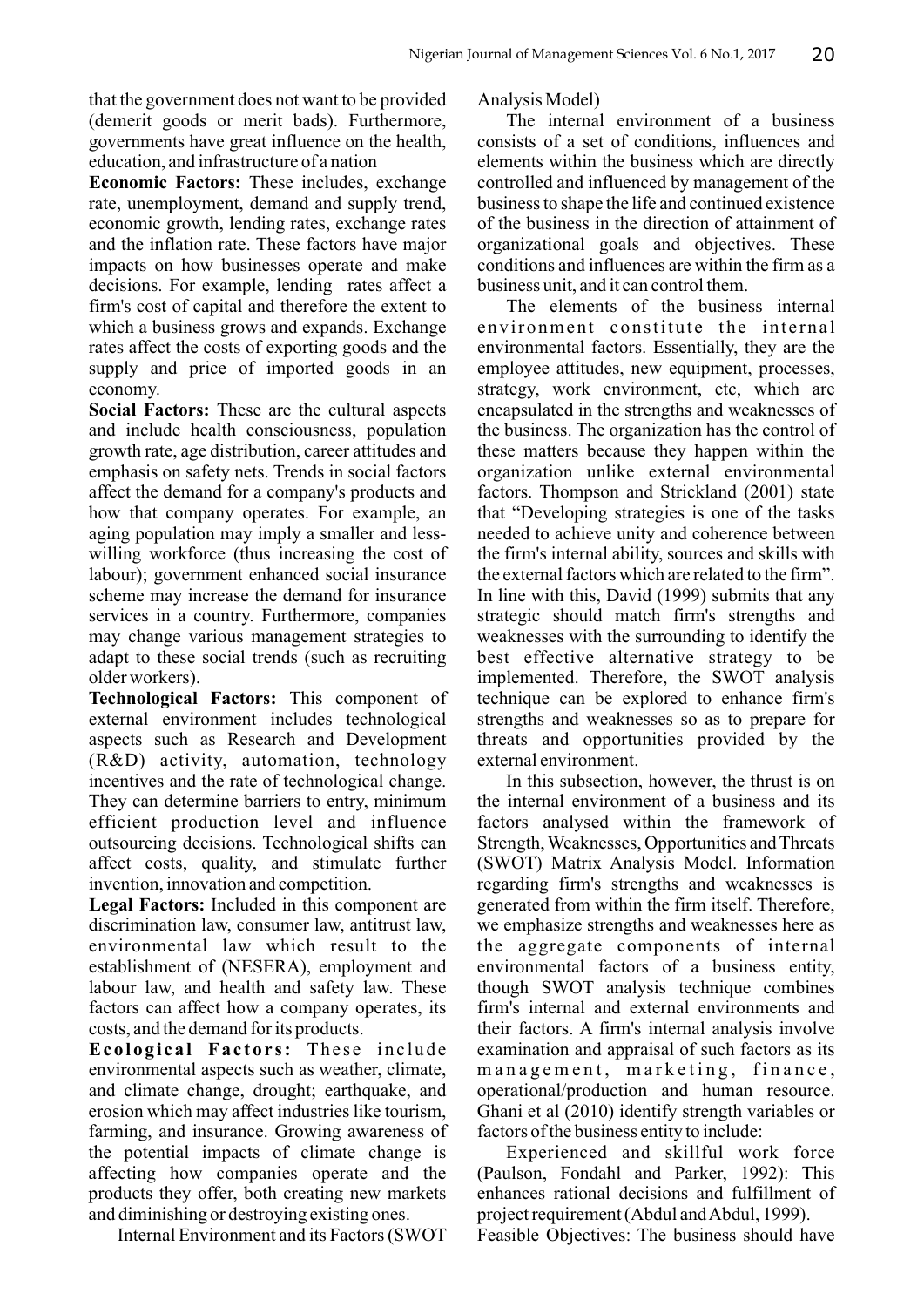achievable strong short and long term objectives, and strategic managers could analyze the performance of any projects undertaken and at the same time plan for potential future development projects.

**Strong Financial Sources:** These facilitate further expansion of the business, allow the business to invest in more modern and sophisticated product concepts to satisfy customers' needs, satisfy the firm's constituents and abide by the government policy.

**Effective and Efficient Management and Administration System:** This ensures smooth operation.

**Good Image and Reputation:** This attracts potential investors and confers competitive and market position advantages on the firm.

**Currency of Techniques, Technology and Processes:** The use of current technique, technology and processes confers competitive advantage of unequal measure on the firm in its procurement projects, design, concept and quality of inputs and products.

**Timely Information:** This enables a firm to explore a competitive opportunity relative to its competitors in the industry. A good example is Zenith Bank's Initial Public Offer in 2004 shortly before the Central Bank of Nigeria's N25 billion bank recapitalization policy. Weakness variables or factors of the firm include:

**Under Capacity Utilization:** This results to suboptimal allocation of firm's scarce resources, competitive disadvantage and unattained organizational objectives. Inadequate Experience and Technical Skills: This leads to low quality of strategy, concept, design, processes and products.

**Inadequate Financial Resource and inefficiency in financial management:** This results to loss of opportunities and increases susceptibility to threats.

**Inadequate know-how on evolution and application of current technology:** This leads to inappropriate strategies, designs and processes and culminates to inability to explore opportunities.

**Inability to attract Skilled and Professional Indigenous Workers:** This leaves the firm with the alternative of parading low profile work force with its attendance competitive disadvantage.

# **4. Appraisal and Implications**

The above factors are present in the external business environment in Nigeria, and firms have evolved various strategic management approaches in adjusting to them. Priori to the privatization and commercialization programmes, the Nigerian government was directly and significantly involved in businesses. But the programmes have relegated the government more to its expected regulatory role and indirect influence in the Nigerian business environment. Examples are in the businesses of telecommunication, banking and insurance, transportation and, in the past decade, tertiary education. These have opened windows of opportunities to businesses in the country. However, infrastructure (power, roads, water, health care, quality education, credit accessibility, etc) and multiple tax system remain serious external environmental challenges to businesses in Nigeria. Other threats emanate from high cost of capital (i.e., high interest rate), exchange rate volatility, high rate of inflation, weak domestic currency, frequent policy summersault, etc. Further, social safety nets have not been given desired attention in policies and programmes of the government, and this poses a threat to businesses in the country. Further, the highly skewed income distribution pattern in which over 70% of Nigerians live below the poverty line has negative effects on demand for companies' products, although firms have adopted micro and mini unit packaging (e.g. sachets) at appropriate prices as strategic approach to this threat.

On the technological front, investment has been very minimal in research and development, and the process of automation hampered by the near-zero public power supply to drive and accelerate the technological process and adequately stimulate invention, innovation and competition and engender value for money. Alternative power supply increases the cost of doing business and retards the investment in research and development. For the environmental factors, especially those associated with the vagaries of weather conditions, efforts are being made to control and minimize their adverse effects on the environment and business. On business level, some firms switch products in line with weather dictates as strategic approaches, while on national, the government agency, national Emergency Management Agency (NEMA) is charged with this strategic policy responsibility. However, much has not been achieved in this direction. On the legal factors, most existing laws seem obsolete in the current democratic dispensation. This is one of the reasons for the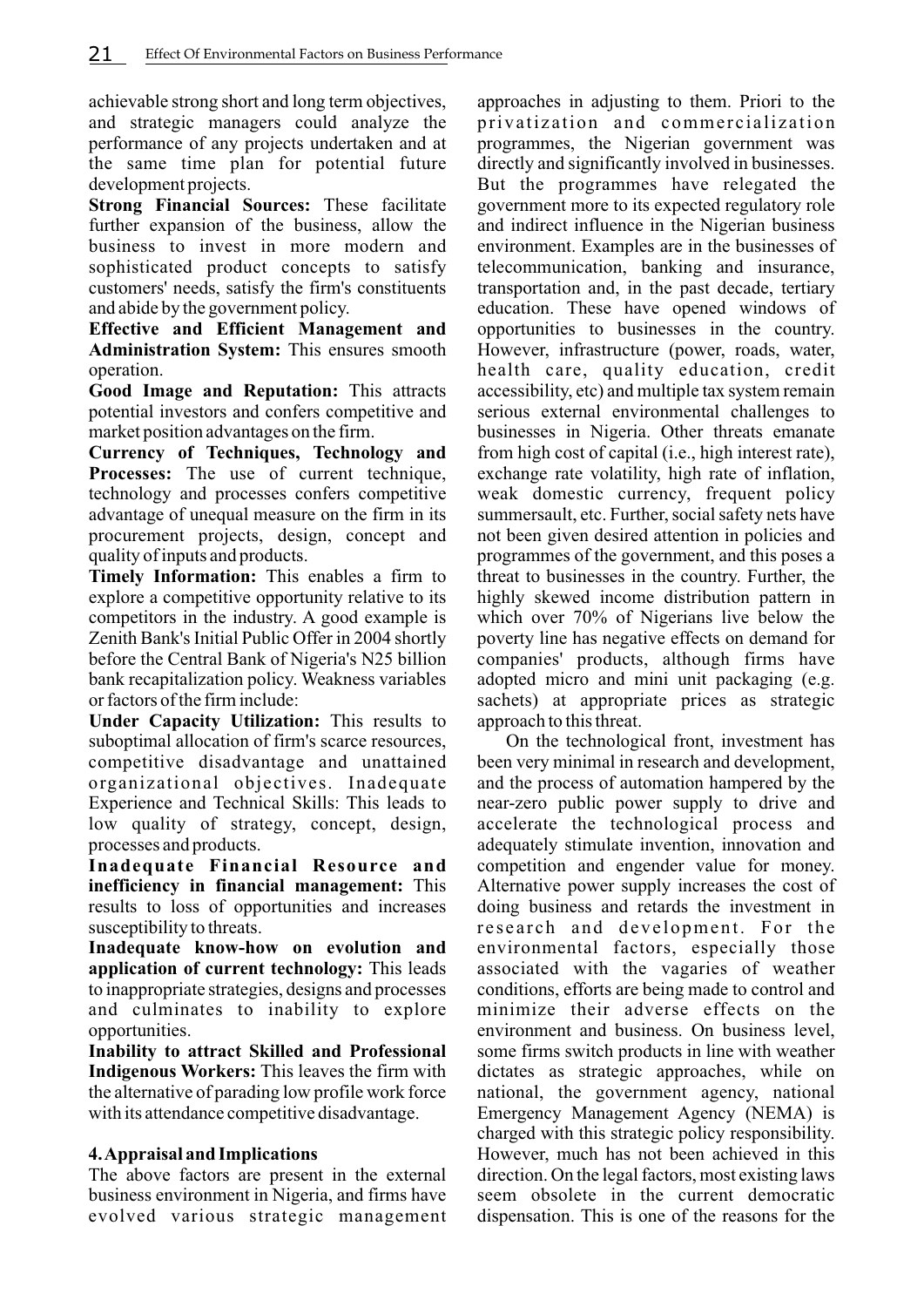heightened pressure on the National Assemble to pass the Freedom of Information (FOI) Bill into law. This will go a long way in strengthening business external environment in Nigeria, reduce the threats posed, and increases the opportunities provided, by legal factors to the businesses.

Many business organizations in Nigeria have leveraged on their internal factors (strengths) to explore opportunities in the Nigerian business environment. Examples are the market leaders and emerging firms in the communications, banking, entertainment, fast food, talent hunt and service industries. However, many more businesses fail before the growth and maturity stage due mainly to negative internal factors (weaknesses). This has accounted for the inability of many small and medium scale enterprises to grow, develop and transform into large and mega scale corporate businesses. Even incorporated businesses have failed due to internal factors. Examples abound in banking business in Nigeria and government-floated transportation, downstream oil, communications businesses, etc. In the case of incorporated businesses, failure of the corporate governance has been the major internal factor responsible for high failure rate. Current corporate health of some banks in Nigeria today, where the unrealistic salaries and allowances paid to employees and the management staff of these banks signify corporate and strategic management inadequacy, speaks volume in this regard. Also influence of culture on business ethics has substituted 'best-man-for-the-job' with 'relation-for-the-job' and enthronement of mediocrity in management composition and competence thereby escalating the weaknesses of many businesses and their eventual closure.

Furthermore, many businesses are incapacitated by inadequate financial resources and bedeviled with fraudulent reporting, greed and recklessness, short termism, executive compensation, poor risk attitude, etc.

# **5. Conclusion and Recommendations**

This paper has analysed and appraised business external and internal environments, with specific reference to the Nigerian business environment. The analysis has shown that both external and internal environmental factors exert influence on and shape the life, growth and development of the business. It has also shown that external environment and its factors bear more relevance to business strategic management. Specifically, the analysis has shown that businesses have no direct control or

influence over their external environment, unlike their internal environment. Therefore, strategic management skill and expertise are sine quo none to appropriate and rewarding analysis of external environment if a business must successfully explore opportunities provided by the environment to achieve its mission goal in the face of threats inherent in the environment.

At present, the government plays more of regulatory role in the business environment in some sectors of the economy, without direct intervention or involvement in economic enterprises. Although, certain measures have been put in place at various levels to engender conducive business environment for private sector participation, the paper notes that certain external environmental factors such as multiple tax system, policy summersault, non-passage of the Freedom of Information (FOI) Bill into law, high cost of capital, high interest and inflation rates, volatile exchange rates, infrastructure decay, dismal power supply, etc., escalates cost of doing business in Nigeria and, thus, poses a serious threat to business firms and industries.

The analysis further revealed that while many business organizations had leveraged on their strengths and explored opportunities in their external environment, many more were overwhelmed by their weaknesses and, thus failed before the growth and maturity stage, with the attendant implication that many small and medium scale enterprises do not grow, develop and transform into large and mega scale corporate businesses. Weaknesses have also obliterated many incorporated businesses into oblivion, even after attaining growth and maturity stages. Among such weaknesses or negative internal factors are mediocrity, influence of culture on business ethics, short term business horizon resulting from poor risk attitude, inadequate financial resources and sharp practices; all culminating to management incompetence, inefficiency and strategic management misalignment.

Consequently, this paper recommends for reconsideration of such environmental factors that impose unnecessary constraints on businesses in Nigeria. Specifically, multiple tax system should be jettisoned; exchange rate stability should be pursued; the passage of Freedom of Information Bill into law should be hastened; infrastructure, especially electricity, should be strengthened. Businesses should minimize their weaknesses by paradigm shift from internal factors that weaken management inefficiencies.